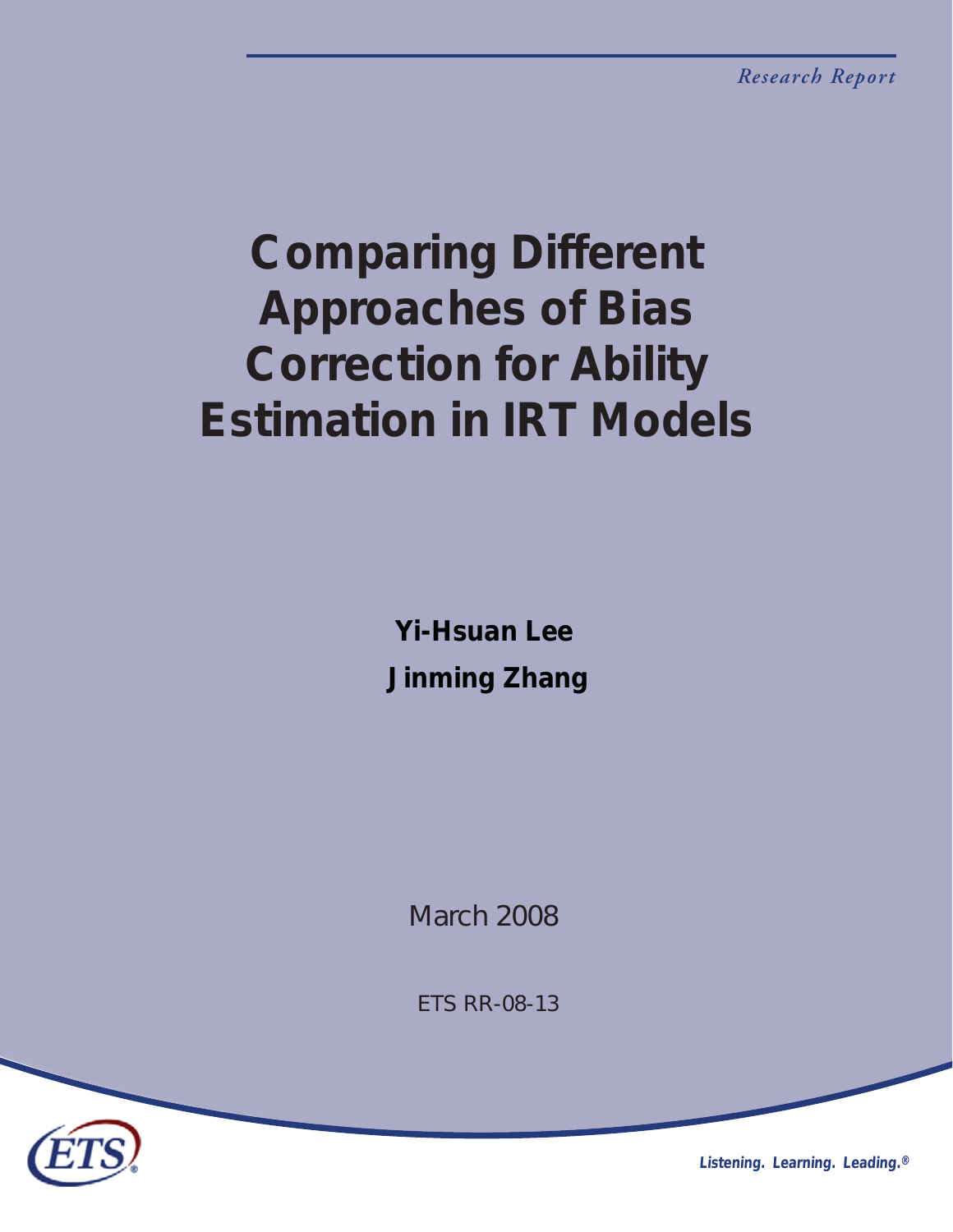# **Comparing Different Approaches of Bias Correction for Ability Estimation in IRT Models**

Yi-Hsuan Lee and Jinming Zhang ETS, Princeton, NJ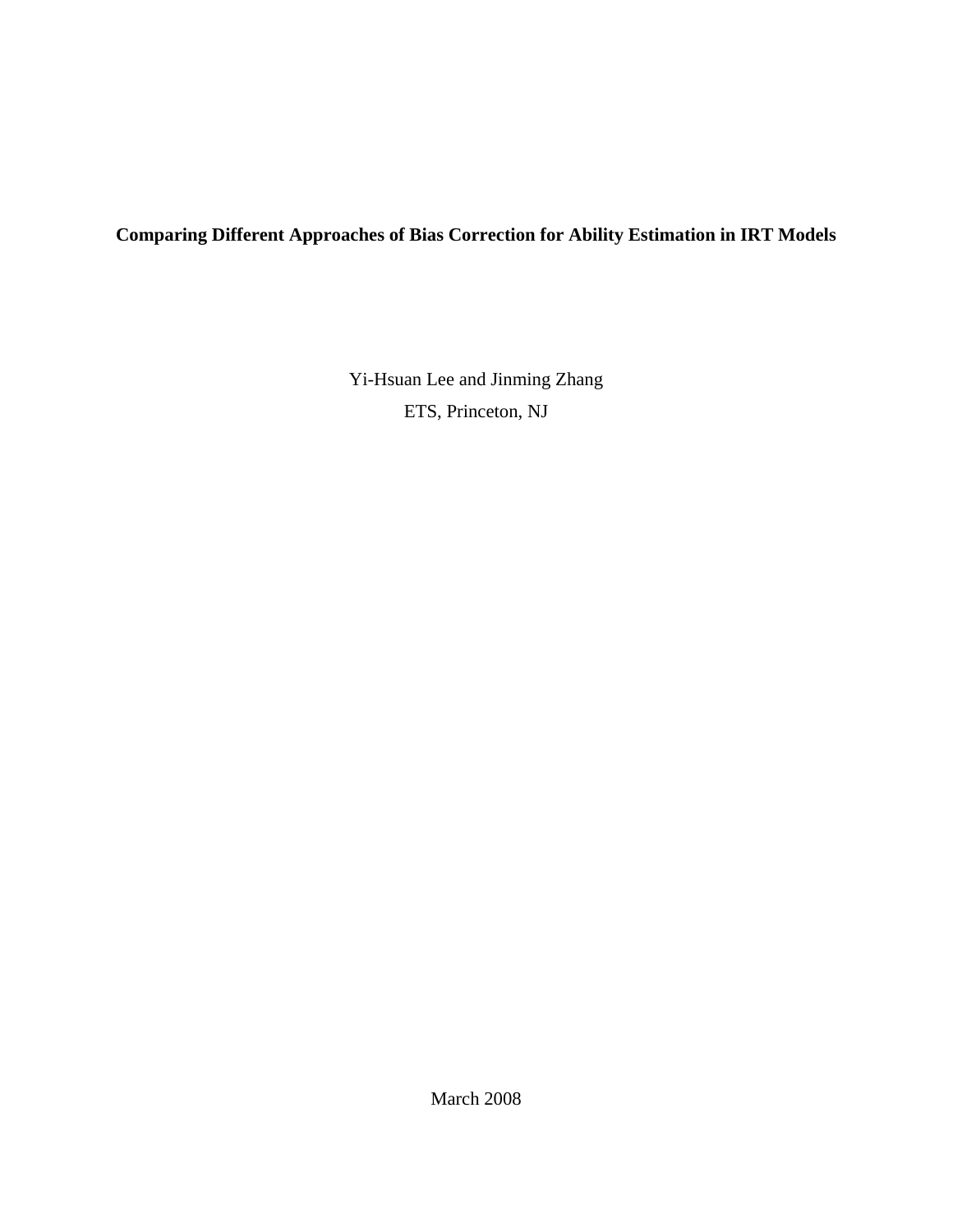As part of its educational and social mission and in fulfilling the organization's nonprofit charter and bylaws, ETS has and continues to learn from and also to lead research that furthers educational and measurement research to advance quality and equity in education and assessment for all users of the organization's products and services.

ETS Research Reports provide preliminary and limited dissemination of ETS research prior to publication. To obtain a PDF or a print copy of a report, please visit:

http://www.ets.org/research/contact.html

Copyright © 2008 by Educational Testing Service. All rights reserved.

ETS, the ETS logo, and LISTENING. LEARNING. LEADING. are registered trademarks of Educational Testing Service (ETS).

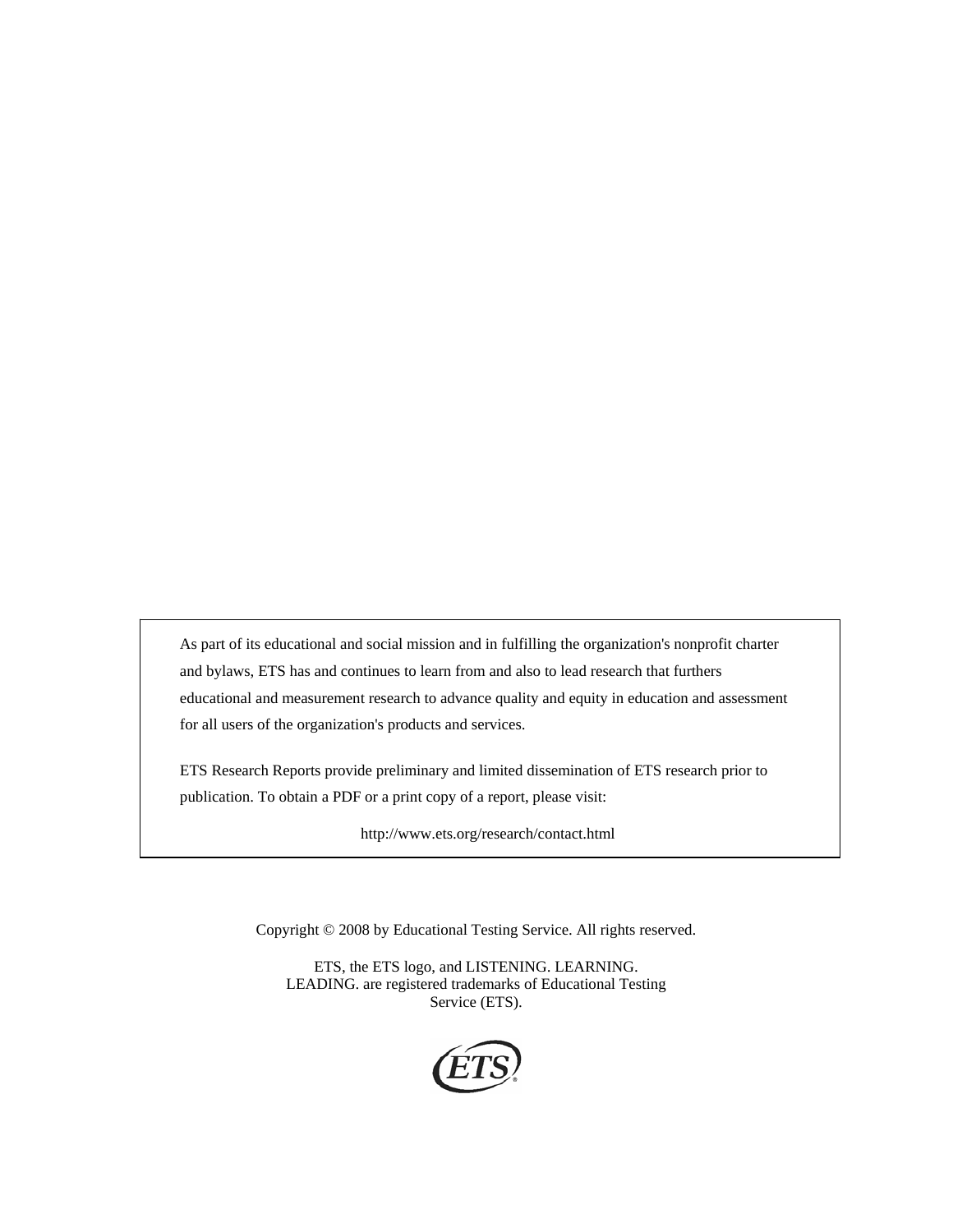#### Abstract

The method of maximum-likelihood is typically applied to item response theory (IRT) models when the ability parameter is estimated while conditioning on the true item parameters. In practice, the item parameters are unknown and need to be estimated first from a calibration sample. Lewis (1985) and Zhang and Lu (2007) proposed the expected response functions (ERFs) and the corrected weighted-likelihood estimator (CWLE), respectively, to take into account the uncertainty regarding item parameters for purposes of ability estimation. In this paper, we investigate the performance of ERFs and of the CWLE in different situations, such as various test lengths and levels of measurement error in item parameter estimation. Our empirical results indicate that ERFs can cause the bias in ability estimation to fall within  $[-0.2, 0.2]$  for all conditions, whereas the CWLE can effectively reduce the bias in ability estimation provided that it has a good foundation to start from.

Key words: Item response theory, maximum-likelihood estimator, expected response functions, measurement-error modeling, weighted-likelihood estimator, corrected weighted-likelihood estimator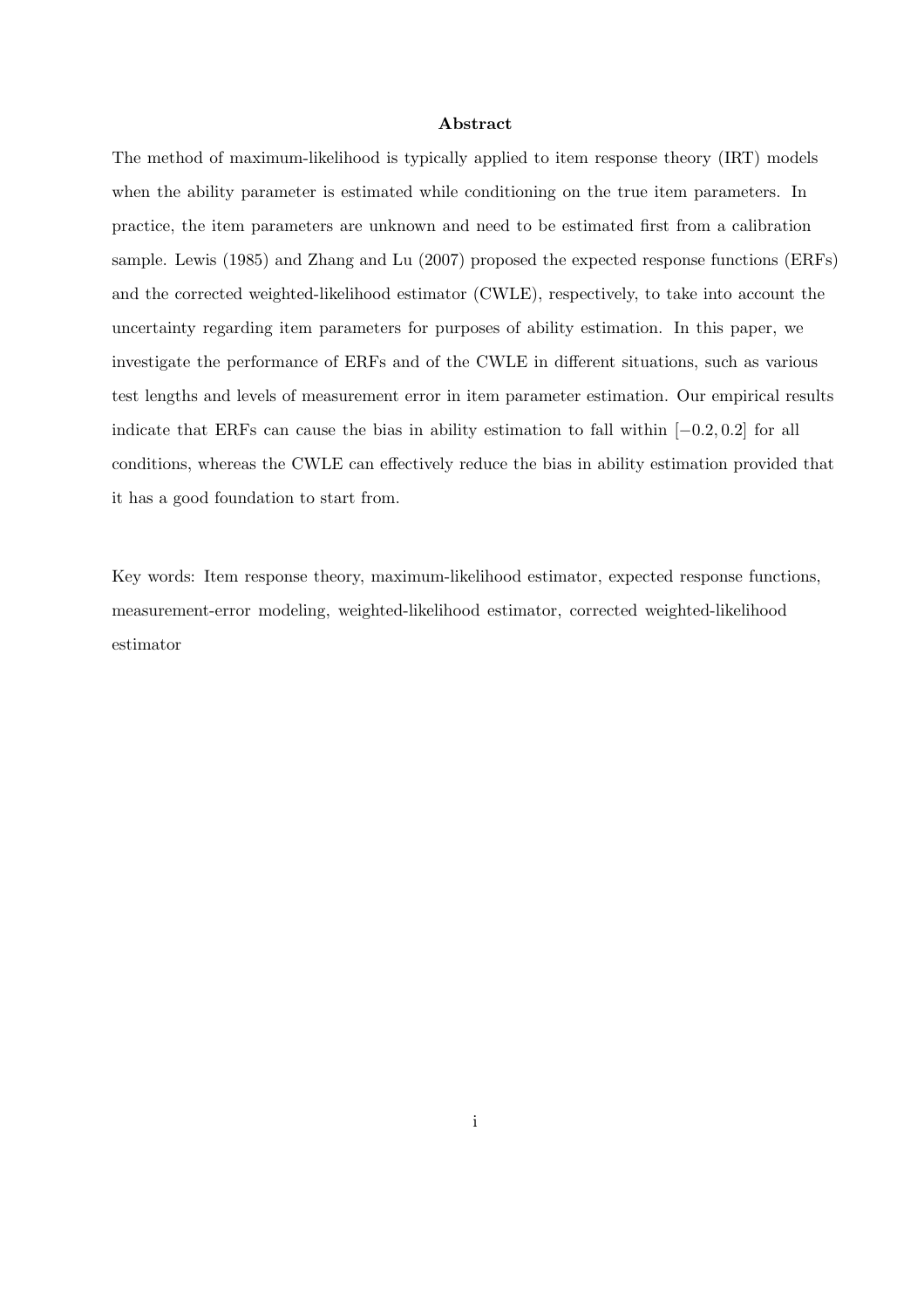#### 1 Introduction

Traditionally, the maximum-likelihood method is applied to item response theory (IRT) models when the examinee ability parameter  $\theta$  is estimated, which results in the maximum-likelihood estimator (MLE)  $\hat{\theta}_m$ . In that case, item parameters are usually estimated first from a calibration sample, and then the MLEs of  $\theta$ 's in the target sample are calculated with the estimated item parameters treated as fixed and known. When the item parameter estimation is both accurate and precise, replacing the real item parameters with the estimated ones is not unreasonable, and it is acceptable to estimate the ability parameters in the regular way. Under the assumption that the real item parameters are known, both Lord (1983) and Warm (1989) proposed corrections of  $\hat{\theta}_m$  for bias based on the asymptotic expansion. It seems reasonable to assume that, if the uncertainty of item parameters does not introduce extra biases in  $\hat{\theta}_m$ , then these corrections should remain applicable, too.

However, it has been found that, when the estimated item parameters are used as substitutes for the real ones, neither the MLE with Lord bias-correction (MLE-LBC) nor Warm's weighted-likelihood estimator (WLE) will be as effective as they are supposed to be, especially when employing the 3PL model (Zhang, 2005). As a result, the measurement error in item parameter estimation must be considered a potential contaminator to the ability estimation process as well. Lewis (1985) came up with the idea of expected response functions (ERFs), which incorporate the uncertainty of item parameters by averaging out the noises induced by estimation in the item response functions (IRFs). Along this line, Mislevy, Wingersky, and Sheehan (1994) provided the operational procedures for applied work with ERFs. On the other hand, Song (2003) and Zhang, Xie, Song, and Lu (2007) derived the bias-correction formulas for the MLE and WLE of  $\theta$  by asymptotic expansion with imperfect estimated item parameters under certain regularity conditions. This method is called measurement-error modeling. Zhang and Lu (2007) embraced the thinking behind measurement-error modeling and proposed the corrected weighted-likelihood estimator (CWLE) method.

To obtain an accurate ability estimate when employing the 3PL model, measurement error in ability estimation and in item parameter estimation clearly has to be taken into account, but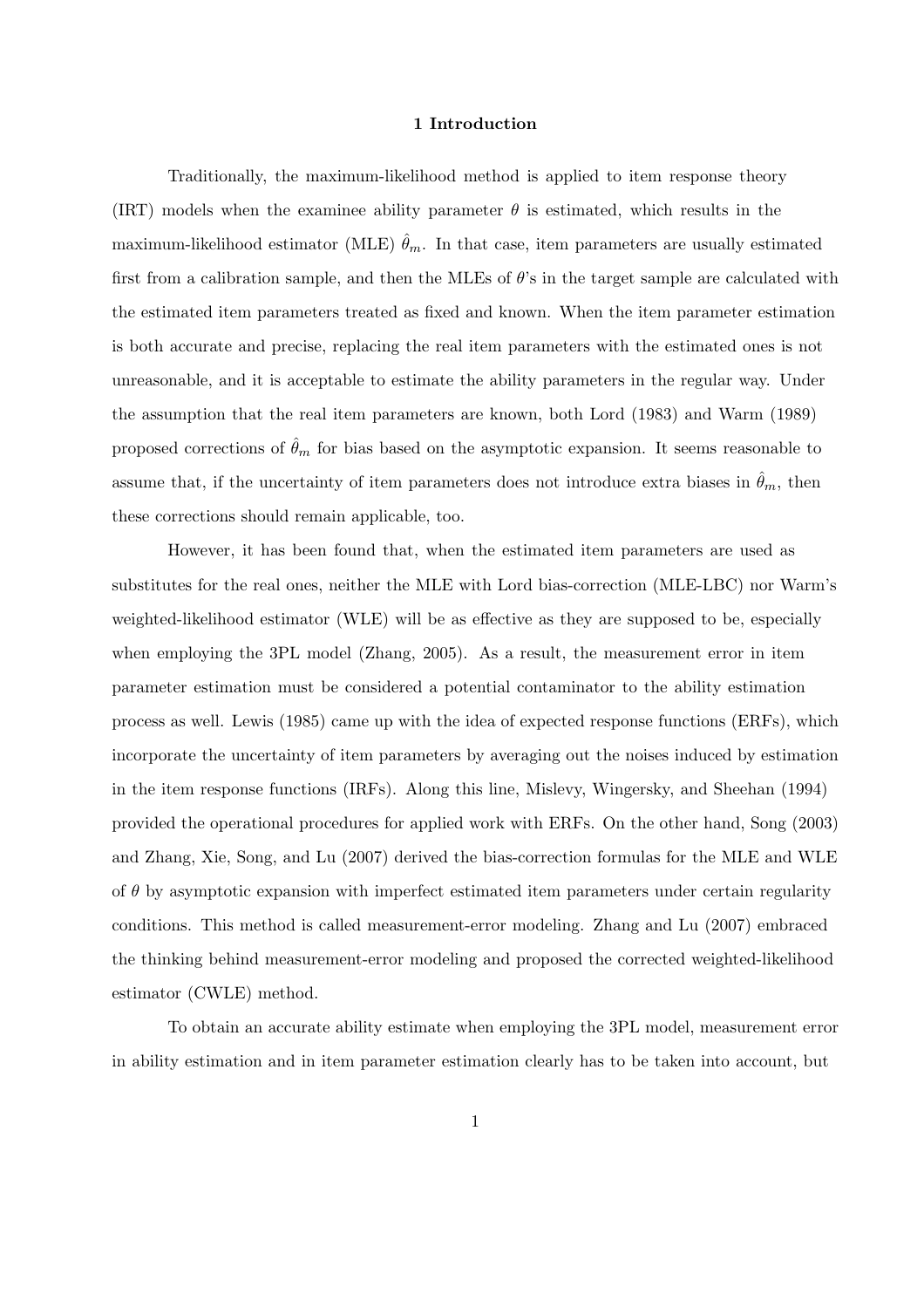how these methods compare to each other is of concern. Accordingly, the main purpose of this study is to investigate the performance of ERFs and of the CWLE in different situations, such as various test lengths and levels of measurement error in item parameter estimation. It is also of practical interest to know when these bias-correction procedures should be applied.

# 2 Methods

In this section, the two bias-correction procedures are briefly introduced. Suppose there is a test with N dichotomously scored 3PL items, where  $X_n$  is the score of a randomly selected examinee on item n in the calibration sample and  $Y_n$  is the score of an examinee on item n in the target sample. (Examinees in the calibration sample are not necessarily the same group of people as those in the target sample.) Let  $\beta = (a, b, c)$  denote the vector of item parameters. The 3PL IRF is defined as the probability of answering an item correctly by a randomly selected examinee with ability  $\theta$ , that is,

$$
F(\theta; \beta) \equiv c + (1 - c) \frac{1}{1 + \exp\{-1.7a(\theta - b)\}}.
$$
 (1)

## 2.1 Expected Response Functions

A corresponding ERF is defined as

$$
F^*(\theta) \equiv \mathbf{E}_{\beta}[F(\theta;\beta)] = \int F(\theta;\beta) \cdot p(\beta) d\beta, \qquad (2)
$$

where  $p(\beta) \equiv p(\beta|x)$  is the posterior distribution of  $\beta$  with prior knowledge from the calibration sample. This ERF will be used to replace the original IRF in the likelihood function.

Because of the integration, it is computationally intensive to take expectations whenever the ERFs are calculated. Thus, Mislevy et al. (1994) described an operational procedure as an alternative, which is the following:

- 1. Obtain an estimate of the posterior distribution  $p(\beta_n)$ ,  $n = 1, \ldots, N$ .
- 2. Specify a grid of  $J \theta$  values across the ability range of interest. Let  $\theta_j$  denote the jth grid point,  $j = 1, \ldots, J$ .
- 3. Draw K item parameter vectors from  $p(\beta_n)$ . Let  $\beta_n^{(k)}$  be the kth such draw.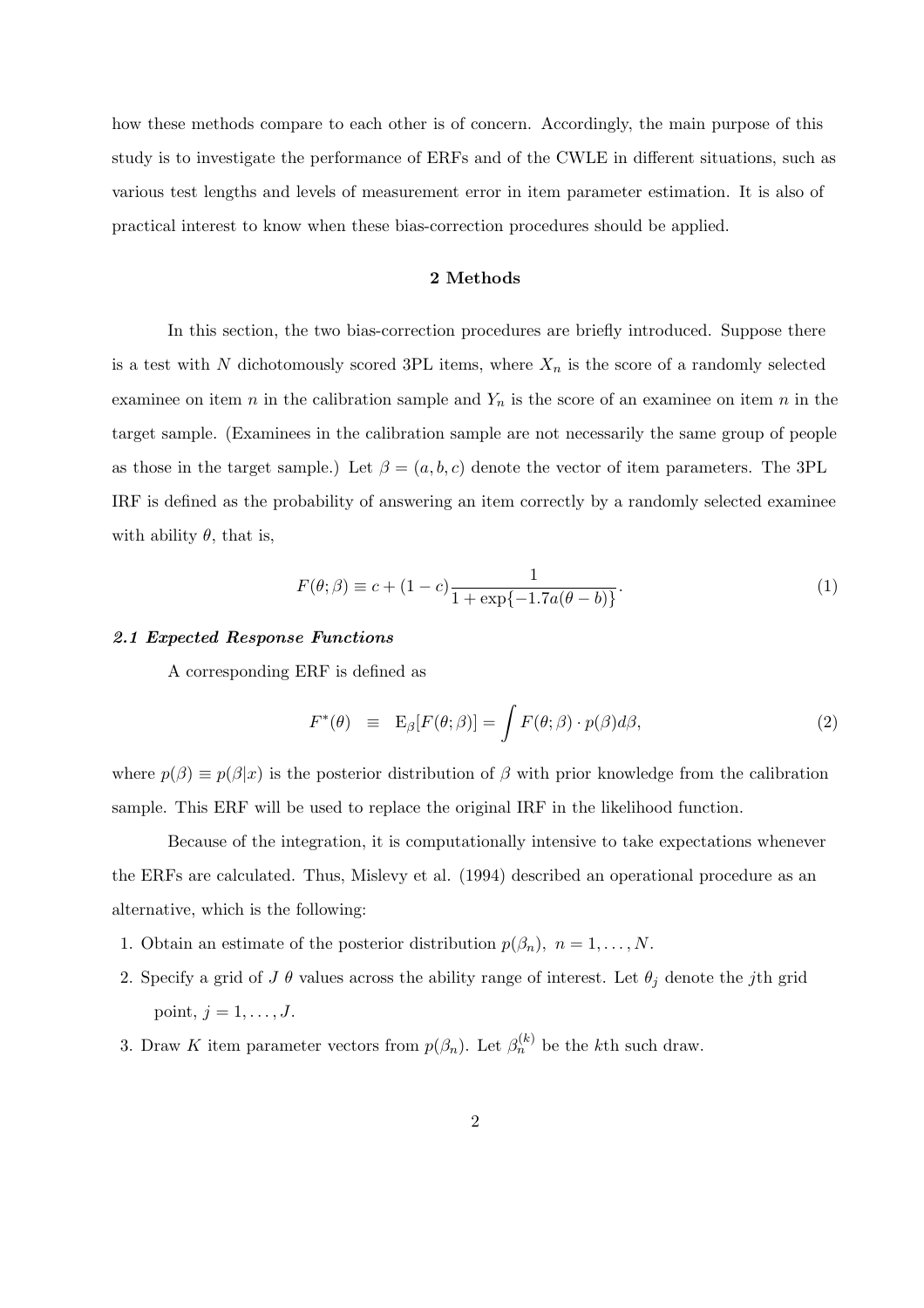4. For each of the K sets of item parameters, determine  $P_{nj}^{(k)}$ , the probability of a correct response to item n at  $\theta_j$ , where

$$
P_{nj}^{(k)} = p(y_n = 1 | \theta = \theta_j, \beta_n = \beta_n^{(k)}).
$$
\n(3)

5. Compute the expectation at each point  $\theta_j$  by averaging the probabilities obtained in Step 4:

$$
F_n^*(\theta_j) = \frac{1}{K} \sum_{k=1}^K \mathbf{P}_{nj}^{(k)}, \ j = 1, \dots, J.
$$
 (4)

For the *n*th item, the collection of points  $\{(\theta_j, F_n^*(\theta_j)) : j = 1, ..., J\}$  is referred to as a nonparametric ERF because it does not assume any parametric form. The nonparametric ERF is further approximated by a close-fitting 3PL curve  $F_n^{**}$ . The MLEs for the 3PL item parameters  $\beta_n^{**} = (a_n^{**}, b_n^{**}, c_n^{**})$  that best approximate  $F_n^*$  are found by maximizing

$$
\prod_{j=1}^{J} \left\{ F_n^{**}(\theta_j; \beta_n^{**})^{F_n^{*}(\theta_j)} \left[ 1 - F_n^{**}(\theta_j; \beta_n^{**}) \right]^{1 - F_n^{*}(\theta_j)} \right\}^{W_j}
$$
\n
$$
\tag{5}
$$

over the J-point  $\theta$  grid, where  $W_j$  is a weight that specifies the relative importance of fitting  $F^{**}$  at  $\theta_j$ . The resulting 3PL approximation is referred to as a *fitted* ERF of the *n*th item. The likelihood function is thus determined with the fitted ERFs of all items serving as substitutes for the IRFs, and standard approaches to estimating ability parameters such as MLE and EAP can be applied immediately.

#### 2.2 Corrected Weighted-Likelihood Estimator

The other method considered here is measurement-error modeling (Song, 2003; Zhang et al., 2007). In this method, the bias of  $\hat{\theta}_m$  can be decomposed into two sources of measurement error: One is the bias of  $\theta_m$  given item parameters, and the other is the bias resulting from the uncertainty of item parameters. The former has been addressed by Lord's MLE-LBC and by Warm's WLE. If the latter can be quantified, subtracting it from either MLE-LBC or WLE should result in an unbiased (or less biased) estimate. In fact, Zhang and Lu (2007) made good use of the idea and proposed the CWLE method, which is described in the theorem that follows.

Let  $F_n(\theta) \equiv F(\theta; \beta_n)$  be the probability of the *n*th item being answered correctly by a randomly selected examinee with ability  $\theta$ . Under the assumption of local independence (Lord,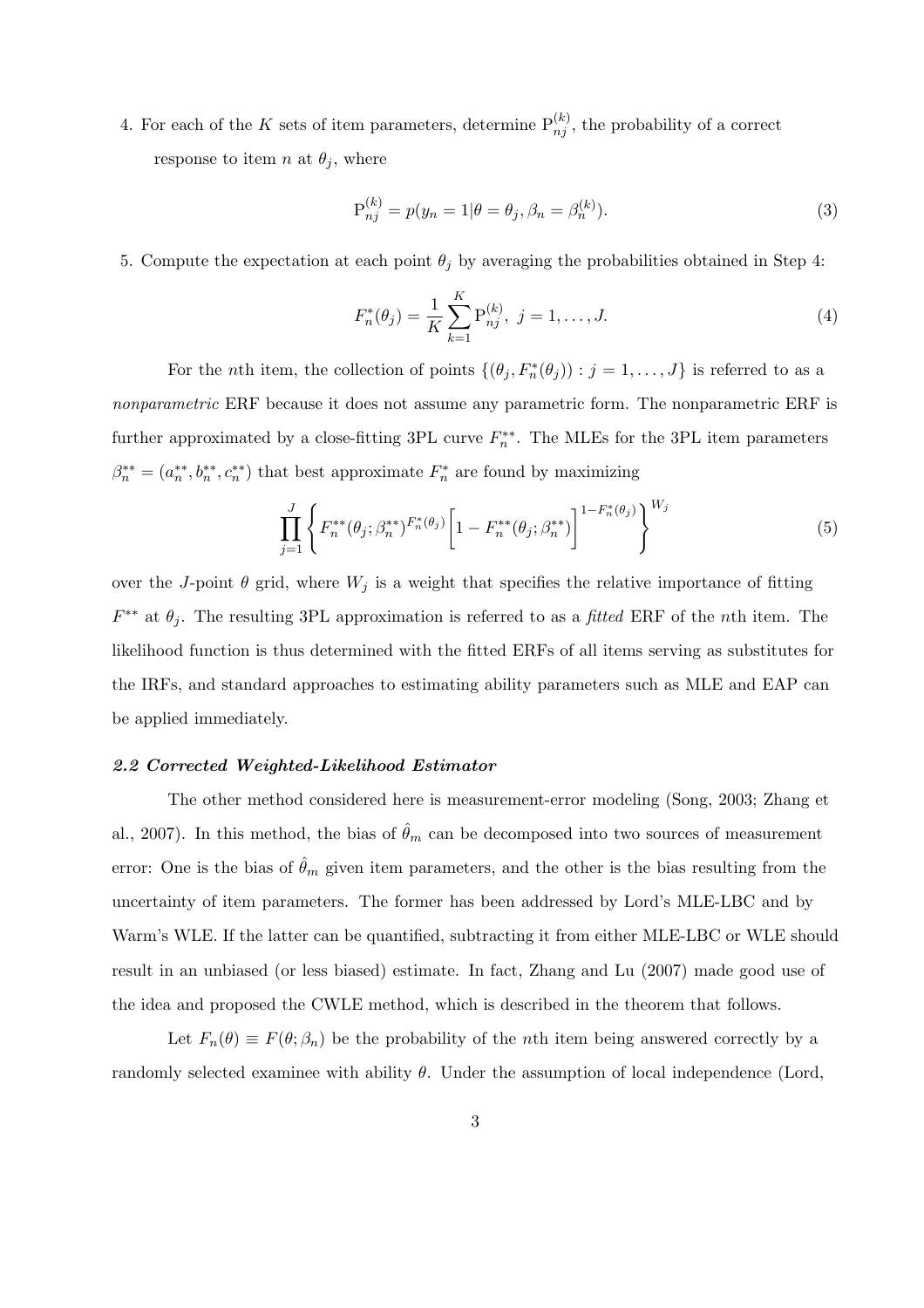1980), the likelihood function for  $\theta$  given the responses  $\mathbf{y} = \{y_1, \ldots, y_N\}$  is

$$
L(\theta|\mathbf{y}) = \prod_{n=1}^{N} [F_n(\theta)]^{y_n} \cdot [1 - F_n(\theta)]^{1 - y_n}.
$$
 (6)

If the item parameters  $\beta_n$  are known, the MLE  $\hat{\theta}_m$  is the maximizer of Equation 6, which also satisfies the likelihood equation:

$$
\frac{\partial \ln L(\theta|\mathbf{y})}{\partial \theta} = 1.7 \sum_{n=1}^{N} a_n K_n(\theta)(y_n - F_n(\theta)) = 0,
$$
\n(7)

where

$$
K_n(\theta) = K(\theta; a_n, b_n, c_n) \equiv \frac{P_n(\theta)}{F_n(\theta)} = \frac{1}{1 + c_n \exp\{-1.7a_n(\theta - b_n)\}}
$$
(8)

and

$$
P_n(\theta) \equiv \frac{1}{1 + \exp\{-1.7a_n(\theta - b_n)\}}
$$
\n(9)

is the 2PL model. Let  $Q_n(\theta) = 1 - P_n(\theta)$ .

Let  $I_n(\theta)$  be the item-information function for item n,

$$
I_n(\theta) = 1.7^2 a_n^2 (1 - c_n) P_n(\theta) Q_n(\theta) K_n(\theta), \qquad (10)
$$

and let

$$
I(\theta) = \sum_{n=1}^{N} I_n(\theta)
$$
\n(11)

be the test-information function. Given item parameters, Lord (1983) applied the asymptotic expansion to the likelihood equation and obtained the the following bias function for  $\hat{\theta}_m$ :

$$
B(\theta) = \frac{1.7}{I^2(\theta)} \sum_{n=1}^{N} a_n I_n(\theta) \bigg( P_n(\theta) - 0.5 \bigg). \tag{12}
$$

The MLE-LBC of  $\theta$  is defined as  $\hat{\theta}_c = \hat{\theta}_m - B(\hat{\theta}_m)$ .

Warm (1989) proposed the WLE based on Lord's work. The WLE,  $\hat{\theta}_w$ , is the maximizer of the function  $f(\theta)L(\theta|\mathbf{y})$ , where  $f(\theta)$  is a suitable chosen function satisfying

$$
\frac{\partial \ln f(\theta)}{\partial \theta} = -B(\theta)I(\theta).
$$

Therefore,  $\hat{\theta}_w$  satisfies the following weighted-likelihood equation,

$$
\frac{\partial \ln[f(\theta)L(\theta|\mathbf{y})]}{\partial \theta} = 1.7 \sum_{n=1}^{N} a_n K_n(\theta)(y_n - F_n(\theta)) - B(\theta)I(\theta) = 0.
$$
\n(13)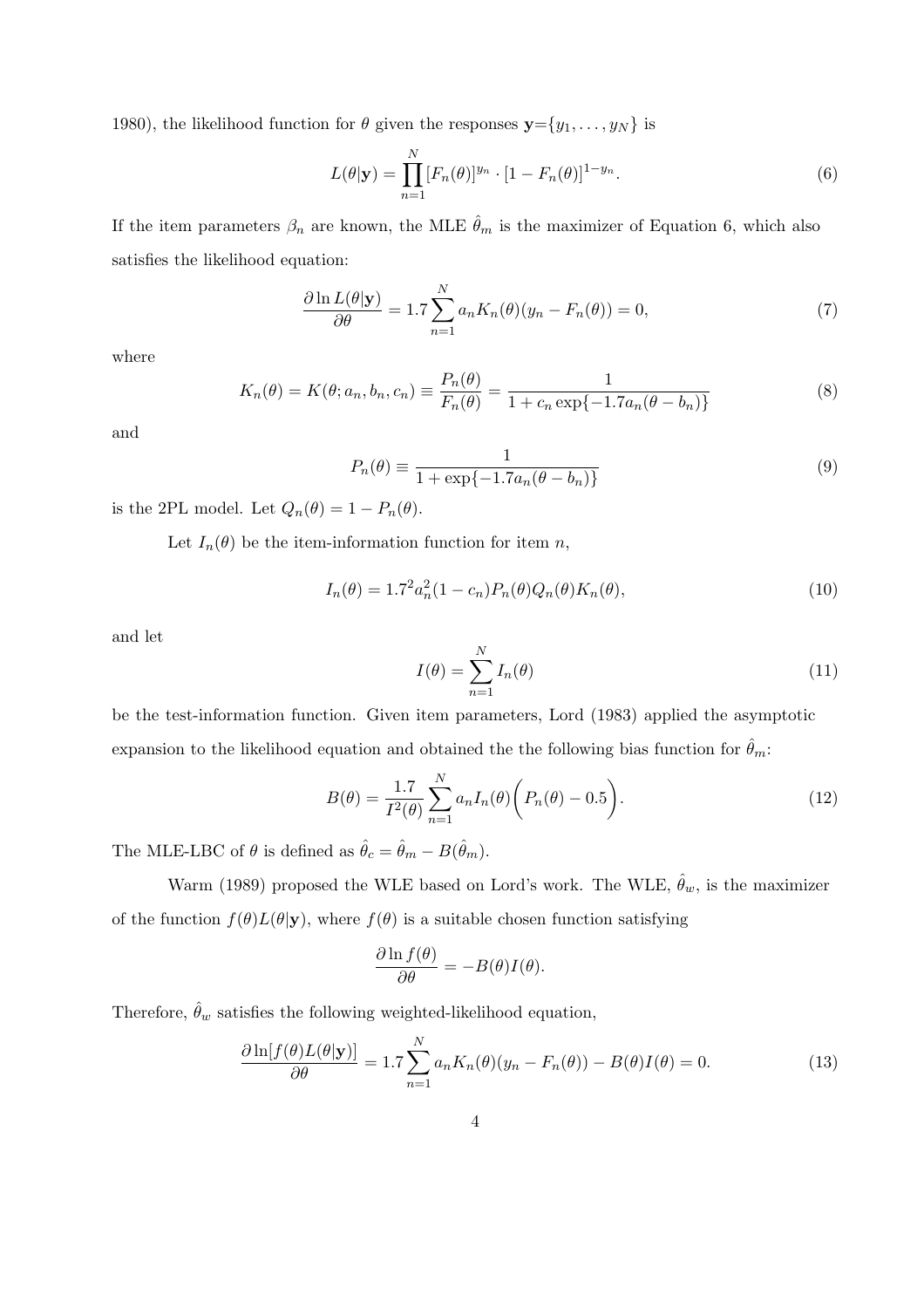The WLE can be shown to be less biased than the MLE with the same asymptotic variance and normal distribution.

In reality,  $\beta$ 's are estimated in the calibration sample, and then their estimates,  $\hat{\beta}$ 's, are fixed as substitutes for the true  $\beta$ 's. When the maximum-likelihood method is applied to estimate the examinees'  $\theta$ 's in the target sample, instead of Equation 7,  $\hat{\theta}_m$  must satisfy

$$
\sum_{n=1}^{N} \hat{a}_n \hat{K}_n(\theta)(y_n - \hat{F}_n(\theta)) = 0
$$
\n(14)

with  $\hat{K}_n(\theta) = K(\theta; \hat{a}_n, \hat{b}_n, \hat{c}_n)$  and  $\hat{F}_n(\theta) = F(\theta; \hat{a}_n, \hat{b}_n, \hat{c}_n)$ . Similarly,  $\hat{\theta}_w$  must satisfy

$$
1.7\sum_{n=1}^{N} \hat{a}_n \hat{K}_n(\theta)(y_n - \hat{F}_n(\theta)) - \hat{B}(\theta)\hat{I}(\theta) = 0.
$$
 (15)

To account for the uncertainty of item parameters, they are assumed to be measured with errors. Let

$$
E(\hat{a}_n) = a_n + \delta_{an}, \qquad E(\hat{b}_n) = b_n + \delta_{bn}, \qquad E(\hat{c}_n) = c_n + \delta_{cn},
$$
  
\n
$$
Var(\hat{a}_n) = \sigma_{an}^2, \qquad Var(\hat{b}_n) = \sigma_{bn}^2, \qquad Var(\hat{c}_n) = \sigma_{cn}^2,
$$
  
\n
$$
Cov(\hat{a}_n, \hat{b}_n) = \sigma_{abn}, \quad Cov(\hat{b}_n, \hat{c}_n) = \sigma_{bcn}, \quad \text{and } Cov(\hat{a}_n, \hat{c}_n) = \sigma_{acn},
$$

where  $\delta_{an}$ ,  $\delta_{bn}$ , and  $\delta_{cn}$  are the biases of  $\hat{a}_n$ ,  $\hat{b}_n$ , and  $\hat{c}_n$ , respectively.  $\sigma_{an}^2$ ,  $\sigma_{bn}^2$ ,  $\sigma_{cn}^2$ ,  $\sigma_{abn}$ ,  $\sigma_{bcn}$ , and  $\sigma_{acn}$  are elements of the variance/covariance matrix of the triplet  $(\hat{a}_n, \hat{b}_n, \hat{c}_n)$ . No distributional assumptions are needed, but the following *regularity conditions* are required to establish the whole theory of CWLE:

- (A0) Item parameters  $a_n$  and  $b_n$  are uniformly bounded, and  $c_n$  is bounded away from 1.  $\theta$  is a bounded variable.
- (A1) There exists  $n_0$  such that for any  $n > n_0$ ,  $\lim_{M \to \infty} \sigma_N^2 = 0$ , where M is the calibration sample size and  $\sigma_N^2 = \max_{1 \le n \le N} {\sigma_{an}^2, \sigma_{bn}^2, \sigma_{cn}^2, \delta_{an}^2, \delta_{bn}^2, \delta_{cn}^2}.$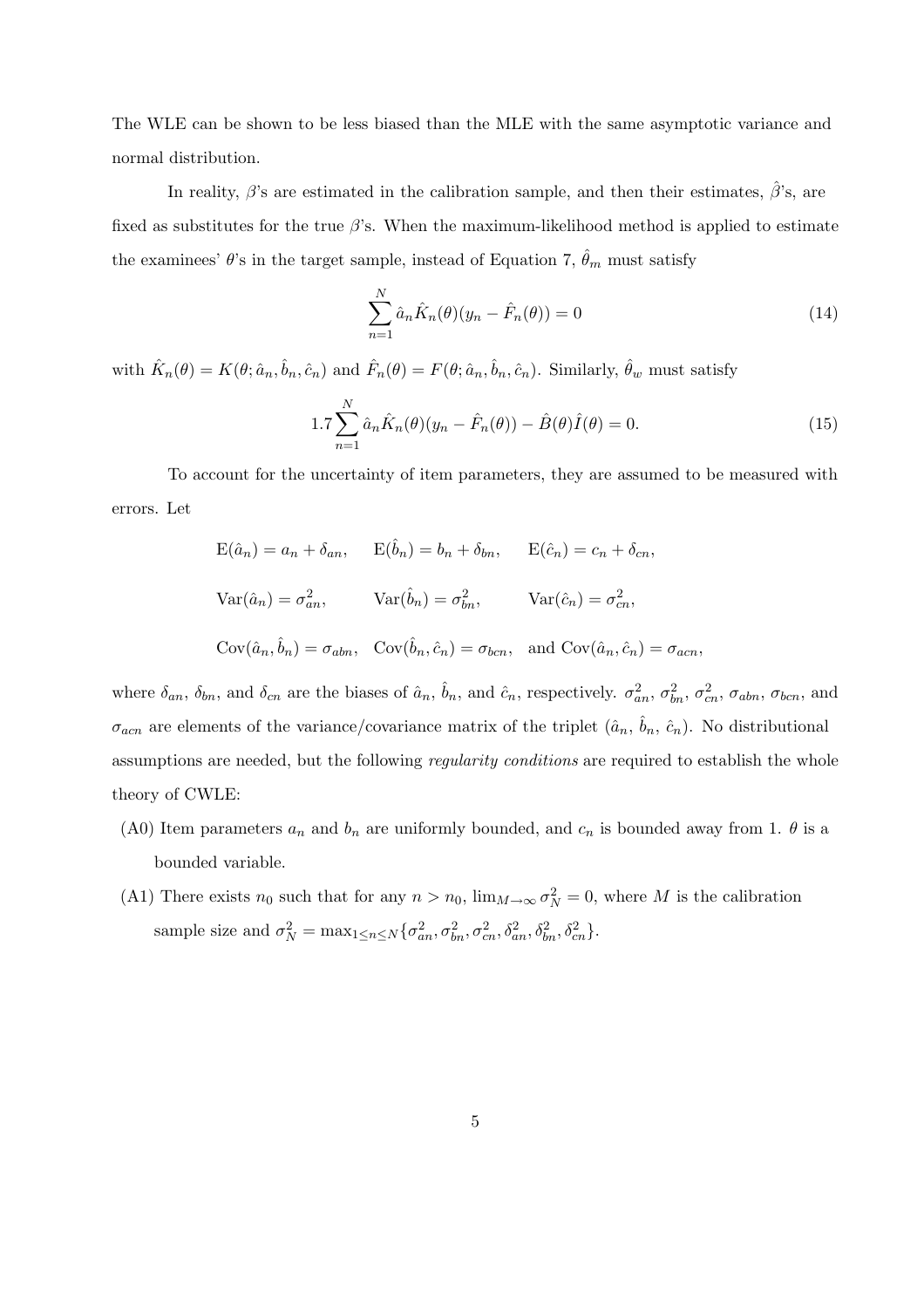(A2)

$$
\lim_{M \to \infty} \frac{1}{N} \sum_{n=1}^{N} \text{Var}[(\hat{a}_n - a_n)^2] = 0, \qquad \lim_{M \to \infty} \frac{1}{N} \sum_{n=1}^{N} \text{Var}[(\hat{b}_n - b_n)^2] = 0,
$$
\n
$$
\lim_{M \to \infty} \frac{1}{N} \sum_{n=1}^{N} \text{Var}[(\hat{c}_n - c_n)^2] = 0, \qquad \lim_{M \to \infty} \frac{1}{N} \sum_{n=1}^{N} \text{Var}[(\hat{a}_n - a_n)(\hat{b}_n - b_n)] = 0,
$$
\n
$$
\lim_{M \to \infty} \frac{1}{N} \sum_{n=1}^{N} \text{Var}[(\hat{a}_n - a_n)(\hat{c}_n - c_n)] = 0, \qquad \text{and} \quad \lim_{M \to \infty} \frac{1}{N} \sum_{n=1}^{N} \text{Var}[(\hat{b}_n - b_n)(\hat{c}_n - c_n)] = 0.
$$

(A3)  $(\hat{a}_n - a_n)/\sigma_{an}$ ,  $(\hat{b}_n - b_n)/\sigma_{bn}$ , and  $(\hat{c}_n - c_n)/\sigma_{cn}$  have uniformly bounded four moments. (A4) For any fixed  $\theta$ , there exists  $c_0(\theta) > 0$  such that  $\liminf_{N \to \infty} I(\theta)/N \ge c_0(\theta) > 0$ .

The details of these regularity conditions can be found in Zhang and Lu (2007).

In the following theorem, notation  $o_p(\cdot)$  is needed. If  $F_N = G_N + o_p(H_N)$ , it means that  $(F_N - G_N)/H_N$  converges to zero in probability (Serfling, 1980).

#### Theorem (Zhang, Xie, Song, & Lu, 2007)

Suppose that  $\hat{\theta}_w$  is the regular WLE of  $\theta$  and satisfies Equation 15, where the estimated item parameters,  $\hat{\beta}$ 's, are regarded as fixed and known. Assume that the regularity conditions  $(A0)-(A4)$  hold. Then

$$
\hat{\theta}_w = \theta + [J(\theta) + Q(\theta) + Z(\theta) - B(\theta)I(\theta)]/I(\theta) + o_p\left(\max\left(\sigma_N^2, \frac{1}{\sqrt{N}}\right)\right),\tag{16}
$$

where  $I(\theta)$  is the test-information function given by Equation 11,  $B(\theta)$  is given by Equation 12, and

$$
J_1(\theta) = -1.7^2 \sum_{n=1}^{N} (\theta - b_n)(1 - c_n) P_n(\theta) Q_n(\theta) K_n(\theta)
$$
  
\n
$$
\{1.7a_n(\theta - b_n) [0.5 - P_n(\theta) + c_n L_n(\theta)] + 1\} (\sigma_{an}^2 + \delta_{an}^2),
$$
  
\n
$$
J_2(\theta) = -1.7^3 \sum_{n=1}^{N} a_n^3 (1 - c_n) P_n(\theta) Q_n(\theta) K_n(\theta) [0.5 - P_n(\theta) + c_n L_n(\theta)] (\sigma_{bn}^2 + \delta_{bn}^2),
$$
  
\n
$$
J_3(\theta) = 1.7^2 \sum_{n=1}^{N} 2a_n (1 - c_n) P_n(\theta) Q_n(\theta) K_n(\theta)
$$
  
\n
$$
\{1.7a_n(\theta - b_n) [0.5 - P_n(\theta) + c_n L_n(\theta)] + 1\} (\sigma_{abn} + \delta_{an} \delta_{bn}),
$$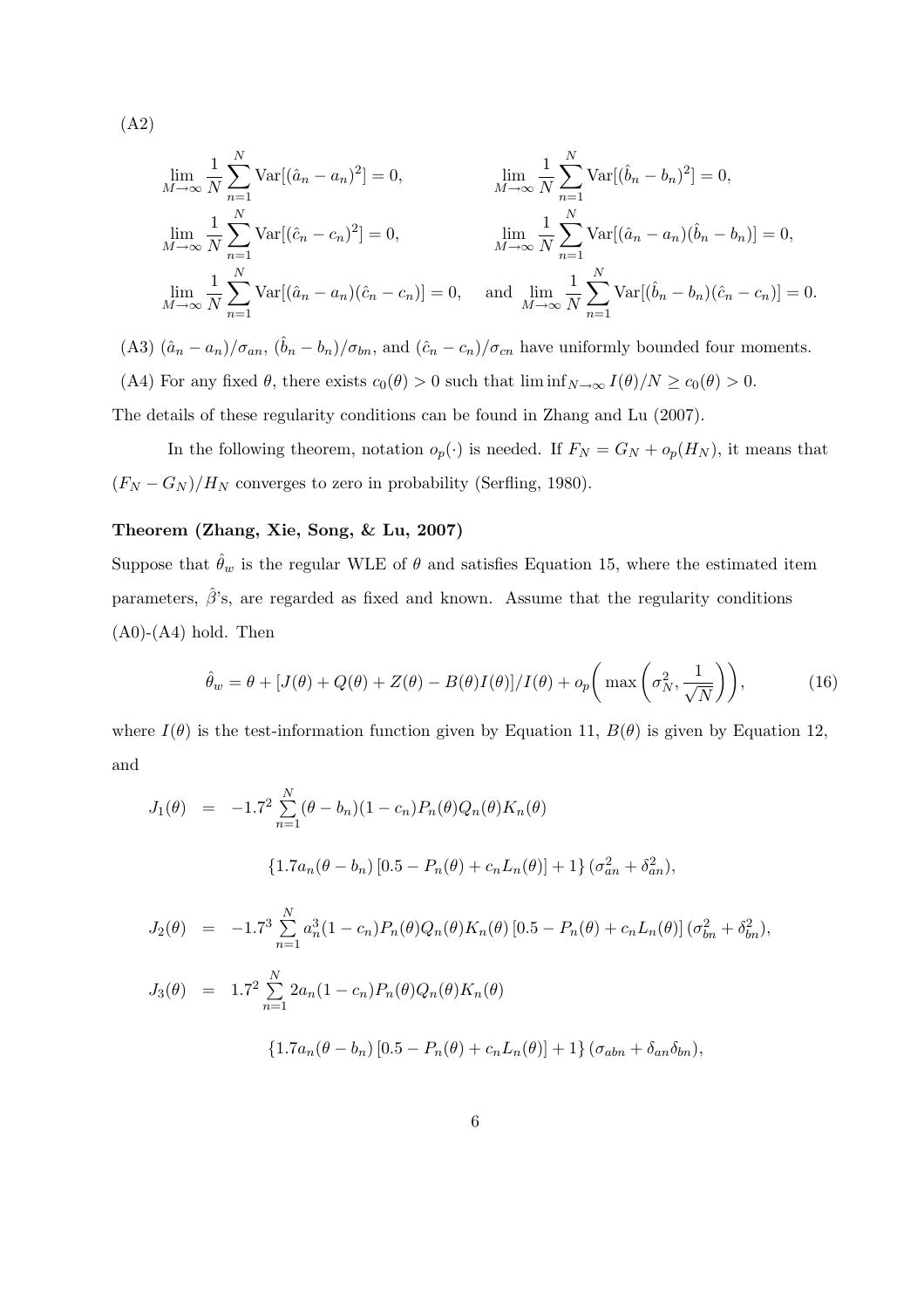$$
J_4(\theta) = 1.7 \sum_{n=1, c_n>0}^{N} a_n Q_n(\theta) K_n(\theta) L_n(\theta) (\sigma_{cn}^2 + \delta_{cn}^2),
$$
  
\n
$$
J_5(\theta) = 1.7 \sum_{n=1, c_n>0}^{N} Q_n(\theta) K_n(\theta) \{1.7a_n(\theta - b_n)[1 - 2c_n L_n(\theta)] - 1\} (\sigma_{acn} + \delta_{an} \delta_{cn}),
$$
  
\n
$$
J_6(\theta) = -1.7^2 \sum_{n=1, c_n>0}^{N} a_n^2 Q_n(\theta) K_n(\theta) [1 - 2c_n L_n(\theta)] (\sigma_{bcn} + \delta_{bn} \delta_{cn}),
$$
  
\n
$$
J(\theta) = J_1(\theta) + J_2(\theta) + J_3(\theta) + J_4(\theta) + J_5(\theta) + J_6(\theta),
$$
  
\n
$$
Q_1(\theta) = -1.7^2 \sum_{n=1}^{N} a_n (\theta - b_n)(1 - c_n) P_n(\theta) Q_n(\theta) K_n(\theta) \delta_{an},
$$

$$
Q_2(\theta) = 1.7^2 \sum_{n=1}^{N} a_n^2 (1 - c_n) P_n(\theta) Q_n(\theta) K_n(\theta) \delta_{bn},
$$

$$
Q_3(\theta) = -1.7 \sum_{n=1, c_n > 0}^{N} a_n Q_n(\theta) K_n(\theta) \delta_{cn},
$$

$$
Q(\theta) \quad = \quad Q_1(\theta) + Q_2(\theta) + Q_3(\theta),
$$
 and

$$
Z(\theta) = 1.7 \sum_{n=1}^{N} a_n K_n(\theta) (y_n - F_n(\theta)).
$$

This theorem gives the error terms of bias in  $\hat{\theta}_w$ , which are obtained by treating  $\hat{\beta}$ 's estimated from a calibration sample as though they are the true values when they actually have associated statistical errors. According to Equation 16, the total bias of  $\hat{\theta}_w$  is given by

$$
[J(\theta) + Q(\theta) + Z(\theta) - B(\theta)I(\theta)]/I(\theta),
$$

which is the sum of (a) the bias of  $\hat{\theta}_w$  given  $\hat{\beta}$ 's as the true values, which equals  $[Z(\theta) - B(\theta)I(\theta)]/I(\theta)$ ; and (b) the bias of substituting  $\hat{\beta}$ 's for  $\beta$ 's, which is  $[J(\theta) + Q(\theta)]/I(\theta)$ . When the theorem is applied to a practical situation and  $\theta$  is estimated by  $\hat{\theta}_w$ ,  $I(\theta)$ ,  $J(\theta)$ ,  $Q(\theta)$ ,  $Z(\theta)$ , and  $B(\theta)$  have to be replaced by their estimates,  $\hat{I}(\hat{\theta}_w)$ ,  $\hat{J}(\hat{\theta}_w)$ ,  $\hat{Q}(\hat{\theta}_w)$ ,  $\hat{Z}(\hat{\theta}_w)$ , and  $\hat{B}(\hat{\theta}_w)$ , respectively. It is clear that  $\hat{Z}(\hat{\theta}_w) - \hat{B}(\hat{\theta}_w)\hat{I}(\hat{\theta}_w) = 0$  from Equation 15. Accordingly, the new bias-corrected ability estimator is defined as

$$
\hat{\theta}_{wc} = \hat{\theta}_w - [\hat{J}(\hat{\theta}_w) + \hat{Q}(\hat{\theta}_w)] / \hat{I}(\hat{\theta}_w),\tag{17}
$$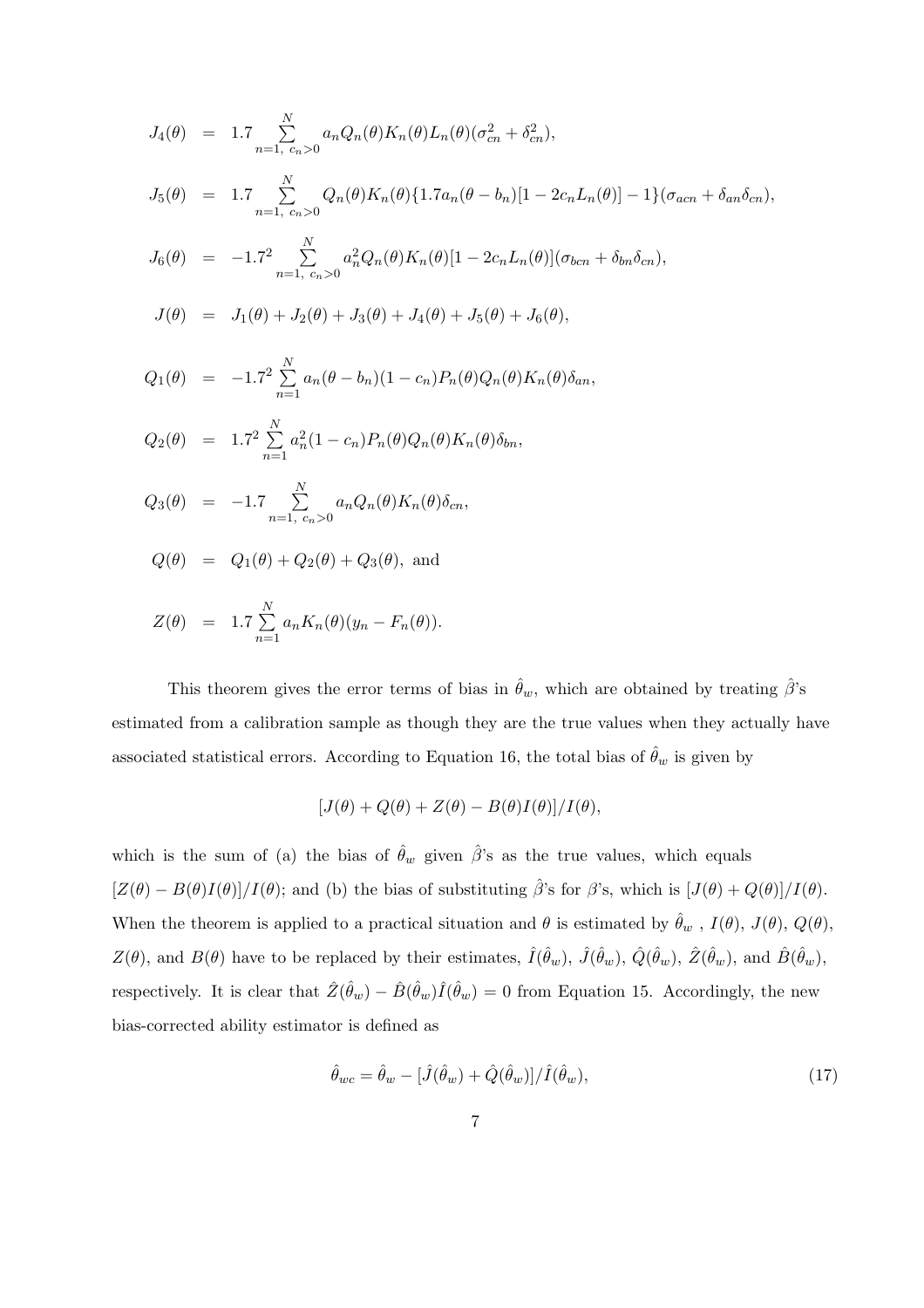where  $\hat{\theta}_{wc}$  denotes the CWLE and  $\hat{J}$ ,  $\hat{Q}$ , and  $\hat{I}$  are all evaluated at  $\hat{\theta}_{w}$ . Apparently, the CWLE works best when there is a reasonable  $\hat{\theta}_w$  to start from. (This will be demonstrated in Section 3.)

### 3 Simulation Studies

# 3.1 Design

Some simulation studies were conducted to allow for a comparison of the ERFs and CWLE. For all studies, two test lengths  $(N=35$  and  $N=70)$  are considered, and all items are modeled by 3PL models. The real item parameters are generated marginally in Matlab (The MathWorks, Inc., 2007): Log(a) follows a normal distribution with mean  $-0.1$  and standard deviation 0.4, b follows a normal distribution with mean 0 and standard deviation 1.5, and c follows a beta distribution with mean 0.22 and standard deviation 0.05. The true  $\beta$ 's are shown in Table 1.

Our goal is to examine the performance of ERFs and CWLE with different levels of measurement error in  $\beta$  estimation from the calibration sample. The use of different software or calibration sample sizes would yield different levels of measurement error, and it is hard to enumerate all possible combinations of these conditions. For example, large bias in  $\beta$  estimation may result from bad software, a calibration sample size that is too small, or both. To have better control on the magnitude of these measurement errors,  $\delta_a$ 's,  $\delta_b$ 's, and  $\delta_c$ 's are generated in MATLAB. Three levels of measurement error in  $\beta$  estimation are considered: large bias, median bias, and negligible bias, which can be compared to the operational scenarios where  $\beta$ 's are estimated from a calibration sample of size  $< 500, 1,000,$  and  $> 5,000$ , respectively. (We assume that the larger the calibration sample size, the better the item parameter estimation, regardless of the software used.) Without loss of generality, the triplet  $(\delta_a, \delta_b, \delta_c)$  for each item is assumed to follow a multivariate normal distribution, the mean and variances/covariances of which vary from item to item. Besides, it is natural to assume that the triplets for different items are independent. Each time we generate a set of  $\{(\delta_{an}, \delta_{bn}, \delta_{cn}) : n = 1, ..., N\}$  for a total of N items, which are treated as the item bias estimates, and the *estimated* item parameters  $(\hat{a}_n, \hat{b}_n, \hat{c}_n)$  for the *n*th item are calculated by

$$
\hat{a}_n = a_n + \delta_{an}, \quad \hat{b}_n = b_n + \delta_{bn}, \text{ and } \hat{c}_n = c_n + \delta_{cn}.
$$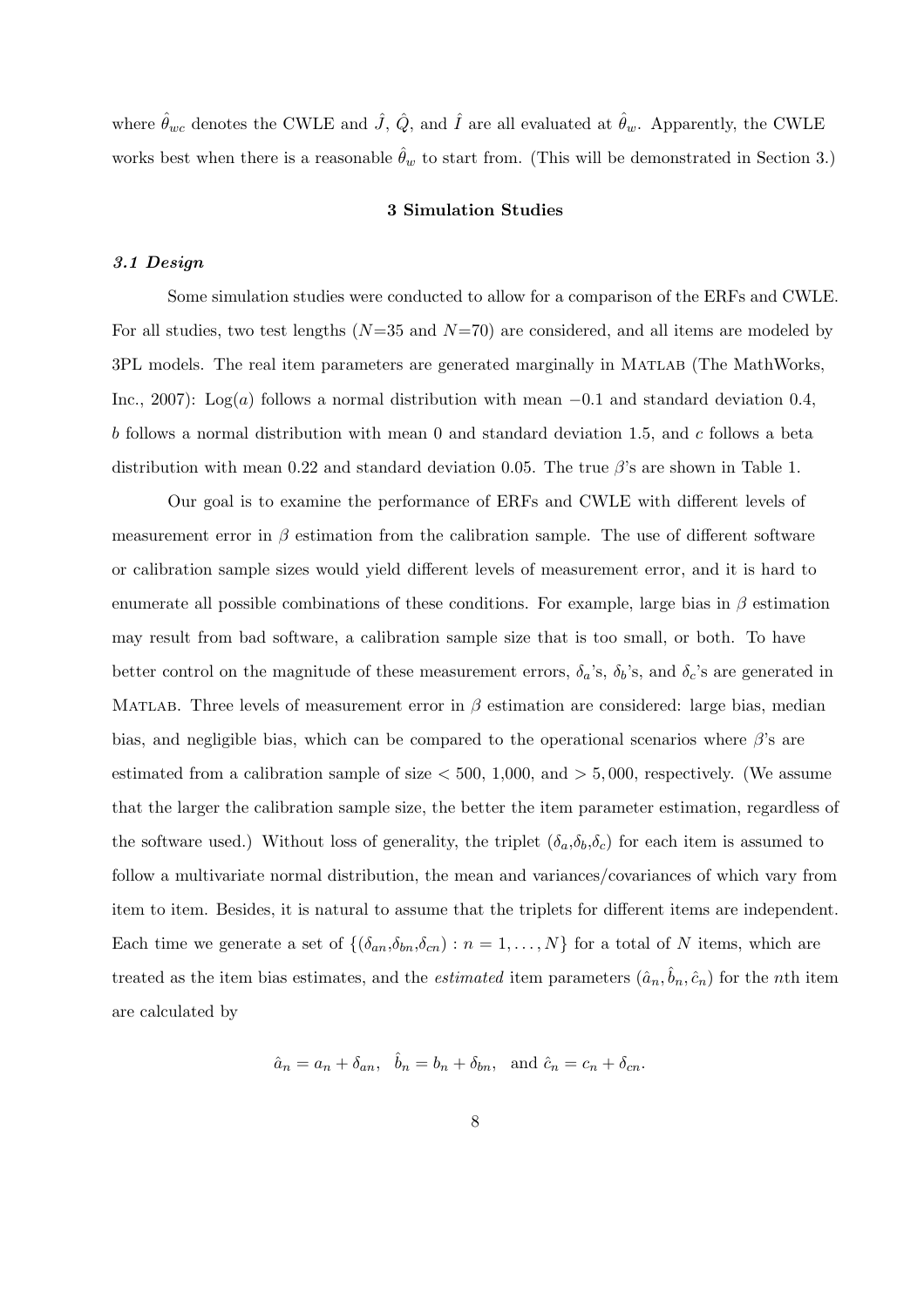| Item             | $\alpha$ | $\boldsymbol{b}$ | $\overline{c}$ | Item            | $\boldsymbol{a}$ | $\overline{b}$ | $\overline{c}$ |
|------------------|----------|------------------|----------------|-----------------|------------------|----------------|----------------|
| $\mathbf{1}$     | 1.2145   | 0.0723           | 0.2835         | $\overline{36}$ | 0.8332           | 0.6681         | 0.3200         |
| $\overline{2}$   | 0.9932   | 2.4498           | 0.2012         | 37              | 0.9514           | 2.6131         | 0.3561         |
| 3                | 0.5657   | $-0.6576$        | 0.3064         | 38              | 0.6048           | 1.1258         | 0.2698         |
| $\overline{4}$   | 1.2740   | 1.7239           | 0.2582         | 39              | 0.7591           | $-1.0534$      | 0.2331         |
| $\overline{5}$   | 0.7467   | 1.3533           | 0.2636         | 40              | 0.7553           | $-0.0035$      | 0.2699         |
| $\overline{6}$   | 2.2014   | $-0.0363$        | 0.2350         | 41              | 0.6303           | $-2.1020$      | 0.2121         |
| $\overline{7}$   | 0.6670   | 1.0233           | 0.1862         | 42              | 0.8788           | 1.8163         | 0.3153         |
| 8                | 0.8617   | 0.7997           | 0.2024         | 43              | 0.6037           | $-1.1131$      | 0.2983         |
| $\boldsymbol{9}$ | 0.9157   | $-0.0487$        | 0.2832         | 44              | 1.0568           | $-0.3722$      | 0.2236         |
| 10               | 0.9063   | 1.2036           | 0.3496         | 45              | 0.5610           | $-1.4502$      | 0.2884         |
| 11               | 0.4602   | $-1.7750$        | 0.2747         | 46              | 1.5003           | $-1.9449$      | 0.2368         |
| 12               | 0.8763   | 1.6128           | 0.4302         | 47              | 0.6732           | $-2.0891$      | 0.2933         |
| 13               | 0.6917   | $3.3107\,$       | 0.2828         | 48              | 0.6824           | 0.0053         | 0.3418         |
| 14               | 1.2359   | 0.3697           | 0.2755         | 49              | 0.9529           | 2.6770         | 0.2407         |
| 15               | 0.9117   | $-0.9586$        | 0.3024         | 50              | 0.8636           | $-3.4394$      | 0.3951         |
| 16               | 1.5037   | $-0.8225$        | 0.3110         | 51              | 1.0132           | $-2.3428$      | 0.2354         |
| 17               | 0.8800   | $-0.4547$        | 0.3925         | $\sqrt{52}$     | 0.7933           | 0.2393         | 0.2555         |
| 18               | 0.6777   | $-1.9274$        | 0.3303         | $53\,$          | 0.6666           | $-0.0767$      | 0.2359         |
| 19               | 1.7620   | 0.6543           | 0.2772         | $54\,$          | 0.9970           | 3.0302         | 0.1813         |
| 20               | 1.0723   | 0.4940           | 0.2354         | $55\,$          | 1.2376           | $-3.5479$      | ${ 0.3135}$    |
| 21               | 0.9151   | 0.5579           | 0.2104         | $56\,$          | 0.7182           | $-1.2628$      | 0.2447         |
| 22               | 1.8462   | 0.2401           | 0.2663         | $57\,$          | 0.9063           | $-2.4380$      | 0.2705         |
| 23               | 1.6068   | 0.0391           | 0.2892         | 58              | 0.5784           | $-2.7701$      | 0.2560         |
| 24               | 0.9381   | 0.4437           | 0.3172         | $\bf 59$        | 1.5682           | $-0.7267$      | 0.2733         |
| 25               | 0.6205   | $-0.0567$        | 0.3358         | 60              | 1.0389           | $-1.0317$      | 0.2629         |
| 26               | 1.5043   | 0.2674           | 0.2842         | 61              | 1.0407           | $-0.9062$      | 0.2596         |
| 27               | 1.6106   | 0.2059           | 0.3404         | 62              | 0.6053           | $-1.2803$      | 0.2780         |
| 28               | 1.1303   | 0.6481           | 0.2471         | 63              | 0.9283           | $-0.3579$      | 0.3197         |
| 29               | 1.3088   | 0.0140           | 0.1752         | 64              | 1.9090           | $-1.5824$      | 0.3210         |
| 30               | 0.7699   | 0.7510           | 0.2383         | 65              | 0.8335           | $-0.7725$      | 0.2208         |
| 31               | 0.9393   | $-2.2205$        | 0.1912         | 66              | 0.7925           | 2.4777         | 0.2431         |
| 32               | 1.3867   | $-0.1077$        | 0.2963         | 67              | 0.5538           | 1.1808         | 0.2504         |
| 33               | 0.8239   | 1.8788           | 0.2107         | 68              | 1.3536           | $-0.5254$      | 0.2669         |
| 34               | 1.0747   | $-1.3066$        | 0.2006         | 69              | 1.1407           | 0.8589         | 0.2630         |
| 35               | 1.9959   | 0.9734           | 0.2024         | 70              | 1.2149           | $-0.2157$      | 0.2677         |

Table 1 Simulated True Item Parameters for the 70-Item Test

Note. The true item parameters for the 35-item test are the first 35 items.

The above procedure is repeated 100 times, and the sample variances/covariances are used to approximate the true variance/covariance matrix of the  $\hat{\beta}$ 's. In other words, there is no restriction on the correlation between any two estimated item parameters of the same item. The correlation can be positive or negative, depending completely on the resulting estimated item parameters. Table 2 presents the mean simulated bias of the  $\hat{\beta}$ 's based on 100 replications. The whole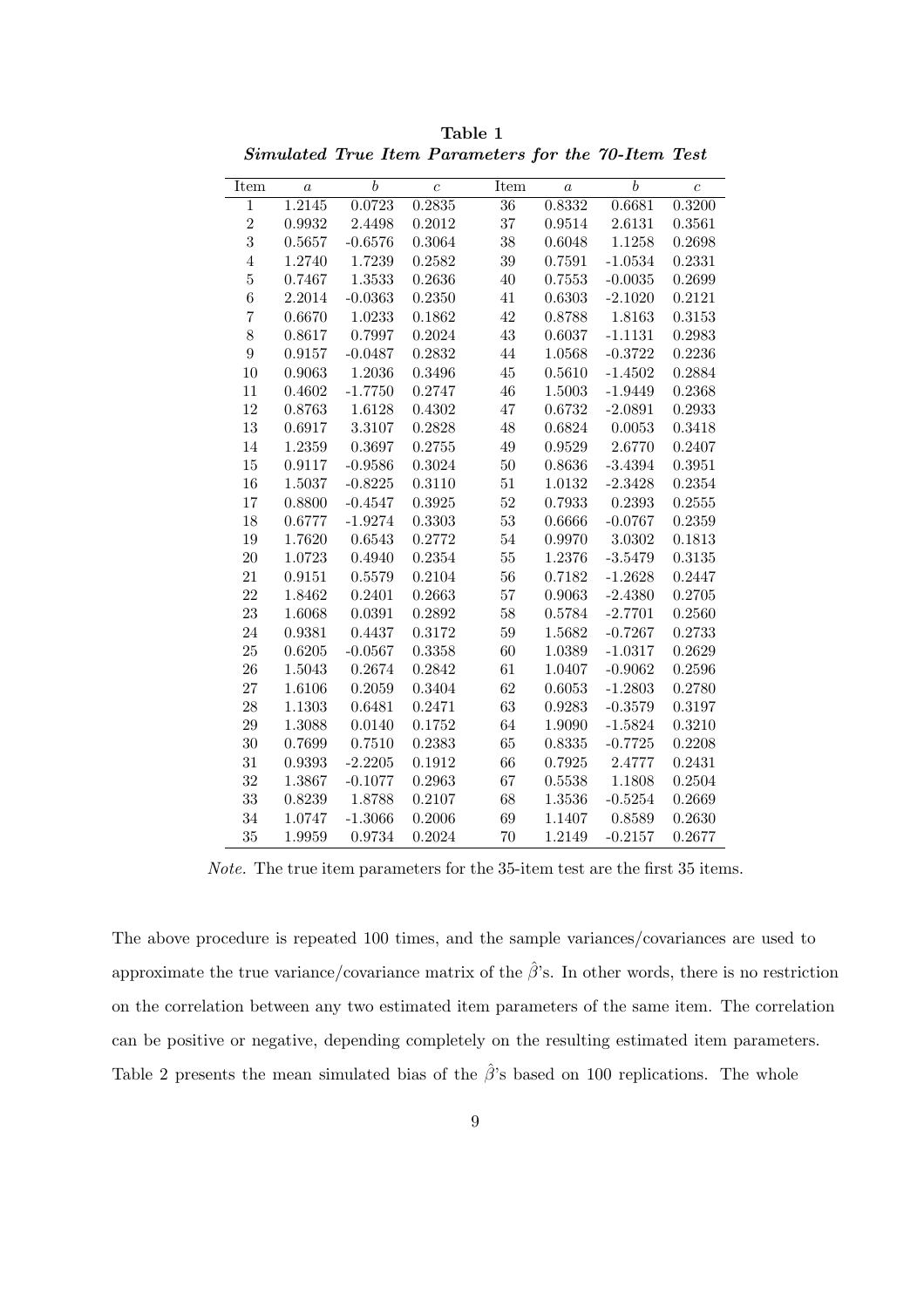procedure, which is the calibration step, is replicated for each test length.

In the target sample, 13 ability levels are set up with 100 examinees at each level for each replication. The estimated item parameters obtained at the previous stage are fixed to obtain the  $\hat{\theta}_w$ . The CWLEs are then calculated from Equation 17 using the simulated biases and the estimated variance/covariance matrices. As for the ERFs, the posterior distribution has to

Table 2 Mean Simulated Bias of Estimated Item Parameters Based on 100 Replications

|                  |                  | Large bias       |                  |                  | Median bias      |                  |                  | Negligible bias  |                  |  |
|------------------|------------------|------------------|------------------|------------------|------------------|------------------|------------------|------------------|------------------|--|
| Item             | $\boldsymbol{a}$ | $\boldsymbol{b}$ | $\boldsymbol{c}$ | $\boldsymbol{a}$ | $\boldsymbol{b}$ | $\boldsymbol{c}$ | $\boldsymbol{a}$ | $\boldsymbol{b}$ | $\boldsymbol{c}$ |  |
| $\mathbf{1}$     | $-0.0673$        | $-0.1418$        | $-0.0042$        | 0.0963           | $-0.1088$        | 0.0233           | $-0.0088$        | 0.0021           | $-0.0010$        |  |
| $\,2$            | $-0.0725$        | $-0.1037$        | 0.0232           | $-0.0147$        | $-0.0974$        | $-0.0296$        | 0.0022           | 0.0092           | $-0.0047$        |  |
| $\sqrt{3}$       | 0.0520           | $-0.0514$        | $-0.0654$        | 0.0655           | 0.0147           | $-0.0010$        | $-0.0113$        | $-0.0144$        | $-0.0002$        |  |
| $\,4\,$          | 0.0020           | $-0.0123$        | $-0.0147$        | 0.0593           | $-0.0047$        | 0.0404           | 0.0014           | $-0.0160$        | 0.0020           |  |
| $\bf 5$          | 0.0687           | $-0.0504$        | $-0.0403$        | $-0.1160$        | $-0.0620$        | 0.0235           | 0.0083           | $-0.0096$        | $-0.0031$        |  |
| $\,6$            | $-0.0521$        | $-0.0860$        | $-0.0286$        | $-0.0552$        | 0.0431           | $-0.0333$        | $-0.0033$        | $-0.0107$        | 0.0002           |  |
| $\overline{7}$   | $-0.0172$        | $-0.1482$        | $-0.0015$        | $-0.1807$        | $-0.0656$        | $-0.0238$        | 0.0081           | 0.0018           | $-0.0021$        |  |
| 8                | $-0.0178$        | $-0.0028$        | $\,0.0033\,$     | $-0.0541$        | $-0.1072$        | $-0.0578$        | 0.0027           | $-0.0012$        | 0.0084           |  |
| $\boldsymbol{9}$ | $-0.0743$        | $-0.0716$        | 0.0037           | 0.1408           | $-0.0628$        | $-0.0069$        | 0.0132           | $-0.0017$        | $-0.0007$        |  |
| $10\,$           | $-0.0509$        | $-0.0718$        | $-0.0491$        | $-0.0585$        | $-0.1190$        | $-0.0099$        | $-0.0137$        | $-0.0030$        | $-0.0057$        |  |
| 11               | $-0.0827$        | 0.0238           | $-0.0088$        | 0.0145           | 0.0219           | 0.0184           | $-0.0020$        | $-0.0006$        | $-0.0065$        |  |
| 12               | $-0.1175$        | $-0.1352$        | $-0.0160$        | $-0.0613$        | 0.0381           | 0.0085           | 0.0104           | $-0.0040$        | 0.0010           |  |
| $13\,$           | 0.0185           | $-0.0133$        | 0.0127           | 0.1680           | $-0.0603$        | $-0.0003$        | 0.0046           | $-0.0050$        | $-0.0031$        |  |
| 14               | $-0.0936$        | $-0.1151$        | $-0.0103$        | 0.0231           | $-0.0888$        | $-0.0037$        | 0.0011           | $-0.0071$        | 0.0006           |  |
| $15\,$           | $-0.0236$        | $-0.2164$        | $-0.0191$        | $-0.1471$        | $-0.0322$        | 0.0289           | $-0.0093$        | $-0.0207$        | $-0.0033$        |  |
| $16\,$           | $-0.0368$        | $-0.0676$        | $-0.0000$        | $-0.0146$        | $-0.0708$        | 0.0024           | $-0.0040$        | $-0.0046$        | 0.0067           |  |
| $17\,$           | 0.0098           | $-0.1156$        | $-0.0495$        | 0.0416           | $-0.1104$        | $-0.0523$        | $-0.0038$        | 0.0023           | $-0.0066$        |  |
| 18               | $-0.0244$        | $-0.1088$        | $-0.0248$        | 0.0869           | $-0.0128$        | $-0.0244$        | 0.0080           | 0.0038           | 0.0071           |  |
| $19\,$           | $-0.0000$        | $-0.1935$        | $-0.0343$        | 0.1507           | $-0.0266$        | 0.0333           | $-0.0089$        | $-0.0110$        | 0.0028           |  |
| $20\,$           | $-0.0343$        | $-0.2045$        | $-0.0079$        | 0.0570           | $-0.1056$        | $-0.0053$        | 0.0002           | $-0.0073$        | $-0.0077$        |  |
| $21\,$           | 0.0039           | $-0.0713$        | 0.0184           | $-0.0854$        | $-0.0125$        | $-0.0026$        | $-0.0021$        | 0.0013           | 0.0029           |  |
| $22\,$           | 0.0417           | $-0.0951$        | $-0.0464$        | 0.0237           | $-0.0987$        | $-0.0049$        | $-0.0001$        | 0.0012           | $-0.0011$        |  |
| $23\,$           | $-0.1374$        | $-0.1076$        | 0.0087           | $-0.0530$        | $-0.0785$        | 0.0077           | 0.0061           | 0.0007           | 0.0049           |  |
| $24\,$           | $-0.0566$        | $-0.1159$        | $-0.0492$        | $-0.0525$        | 0.0533           | $-0.0105$        | 0.0007           | $-0.0011$        | $\,0.0015\,$     |  |
| $25\,$           | $-0.0532$        | $-0.0820$        | $-0.0257$        | $-0.0842$        | $-0.1187$        | 0.0292           | $-0.0054$        | $-0.0102$        | $-0.0034$        |  |
| $26\,$           | $-0.1202$        | $-0.0441$        | $-0.0444$        | 0.0794           | $-0.0643$        | 0.0072           | 0.0006           | $-0.0175$        | $-0.0001$        |  |
| $27\,$           | 0.0071           | $-0.1400$        | $-0.0193$        | $-0.1645$        | 0.0070           | $-0.0058$        | 0.0056           | $-0.0002$        | 0.0024           |  |
| $28\,$           | 0.0358           | $-0.0753$        | $-0.0265$        | $-0.0791$        | $-0.0265$        | $-0.0312$        | 0.0041           | $-0.0080$        | $-0.0075$        |  |
| $\,29$           | $-0.0828$        | $-0.1192$        | 0.0437           | 0.0750           | $-0.0090$        | $-0.0054$        | 0.0013           | $-0.0110$        | $-0.0022$        |  |
| $30\,$           | $-0.0071$        | $-0.0240$        | 0.0028           | 0.1542           | $-0.1247$        | $-0.0480$        | $-0.0019$        | 0.0055           | $-0.0023$        |  |
| $31\,$           | 0.0383           | $-0.0165$        | 0.0117           | $-0.0681$        | $-0.0863$        | 0.0214           | $-0.0101$        | $-0.0129$        | $-0.0065$        |  |
| $32\,$           | $-0.0517$        | $-0.0264$        | $-0.0211$        | 0.0149           | 0.0250           | $-0.0204$        | 0.0037           | $0.0058\,$       | 0.0025           |  |
| $33\,$           | $-0.0508$        | $-0.1032$        | 0.0232           | 0.1537           | $-0.1540$        | 0.0165           | $-0.0018$        | 0.0041           | $0.0002\,$       |  |
| 34               | $-0.0232$        | $-0.1583$        | $-0.0337$        | 0.1686           | $-0.0819$        | $-0.0107$        | 0.0023           | $-0.0016$        | 0.0035           |  |
| 35               | $-0.0221$        | $-0.1443$        | 0.0036           | 0.0151           | $-0.1214$        | $-0.0112$        | 0.0012           | $-0.0054$        | $-0.0037$        |  |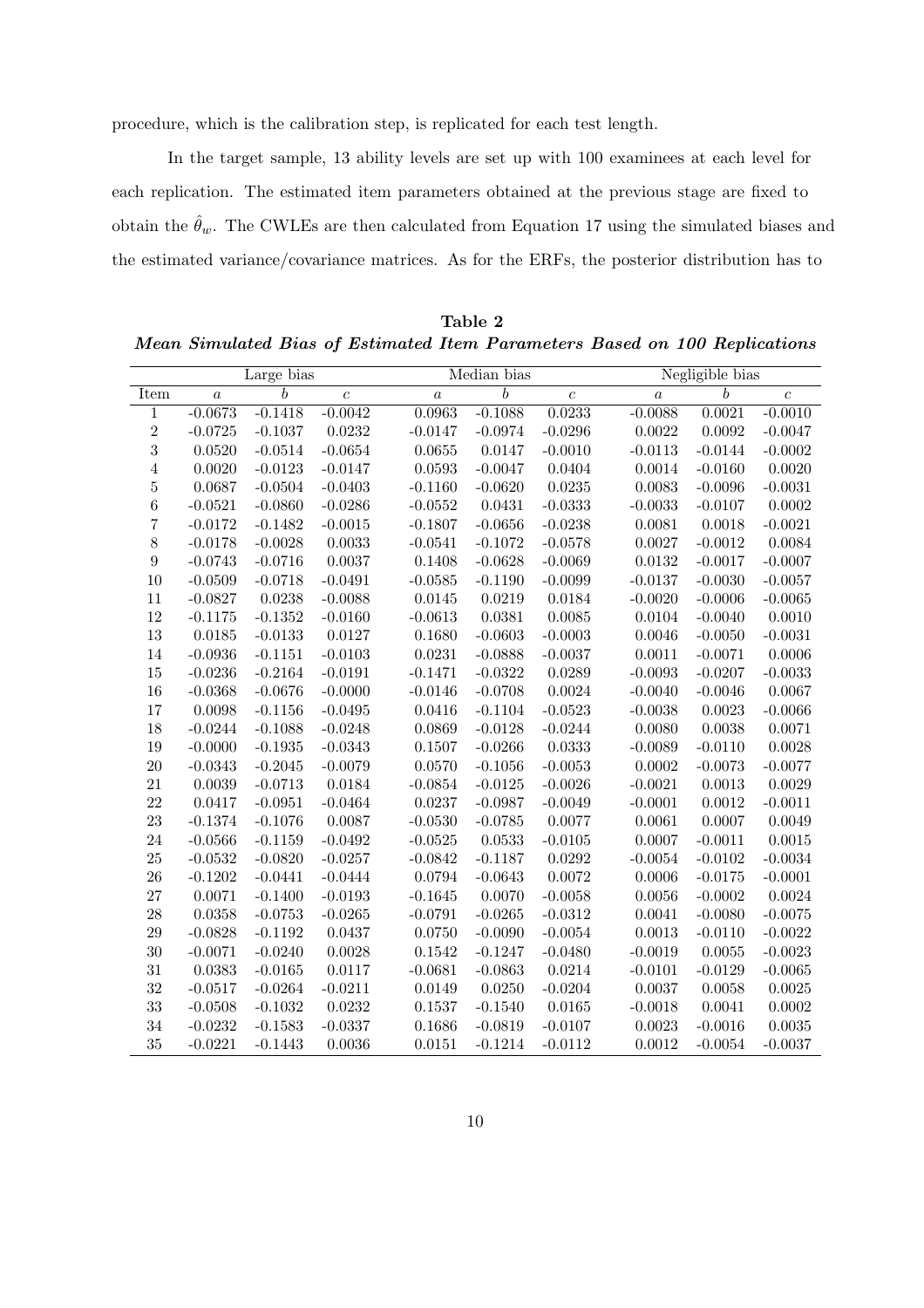be determined. Approximating the transformed item parameters  $\beta^* = (\log(a), b, \logit(c))$  by a multivariate normal distribution, the delta method is applied to get the posterior distribution of  $β$ . This process was repeated 100 times to match 100 replications in the calibration step for each test length. As a result, there are 10,000 examinees in total at each of 13 ability levels.

In our studies, the ability estimates of examinees who answered all the items right or wrong were set to be 4 or −4, respectively. In addition, we defined  $\hat{\theta}_{wc} = \hat{\theta}_w$  when  $\hat{\theta}_w=4$  or −4.

#### 3.2 Evaluation

The accuracy and precision are studied by examining the bias and root mean square error (RMSE) of WLE, CWLE, and ERFs at each ability level. Let  $\tilde{\theta}_i$  and  $\theta_i$  denote the estimated and true abilities for the jth examinee at the Lth ability level,  $j = 1, \ldots, 10,000$  and  $L = 1, \ldots, 13$ . Then,

Bias<sub>L</sub> = 
$$
\frac{1}{10000} \sum_{j=1}^{10000} {\{\tilde{\theta}_j - \theta_j\}},
$$
 (18)

and

RMSE<sub>L</sub> = 
$$
\sqrt{\frac{1}{10000} \sum_{j=1}^{10000} {\{\tilde{\theta}_j - \theta_j\}^2}.
$$
 (19)

The  $\hat{\theta}_j$  is an estimate resulting from the method of WLE, CWLE, or ERFs.

# 3.3 Results

Figure 1 presents the results of the bias and RMSE of ability estimates for two different test lengths with large bias in  $\hat{\beta}$ . The top panel shows that, for the 35-item test, the CWLE is better in reducing bias than WLE for  $\theta$  values higher than  $-1.5$ . The bias of the CWLE is fairly close to zero for all  $\theta$  values higher than  $-1$ . On the other hand, ERFs do not appear to work well in reducing bias except for the median  $\theta$  values. Neither ERFs nor CWLE could reduce the RMSE. The graphs in the bottom panel make obvious that longer tests (i.e.,  $N = 70$ ) lead to better ability estimation, in terms of bias and RMSE, when the WLE or CWLE is applied. The maximum bias of the WLE is less than 0.1, while the bias of the CWLE stays around zero for almost all  $\theta$  values. This means the CWLE performs best when the bias of WLE is within a reasonable range. The bias for the ERFs is not significantly influenced by the change of test lengths because its range is  $[-0.2, 0.2]$  in both situations, which agrees with the findings in Lewis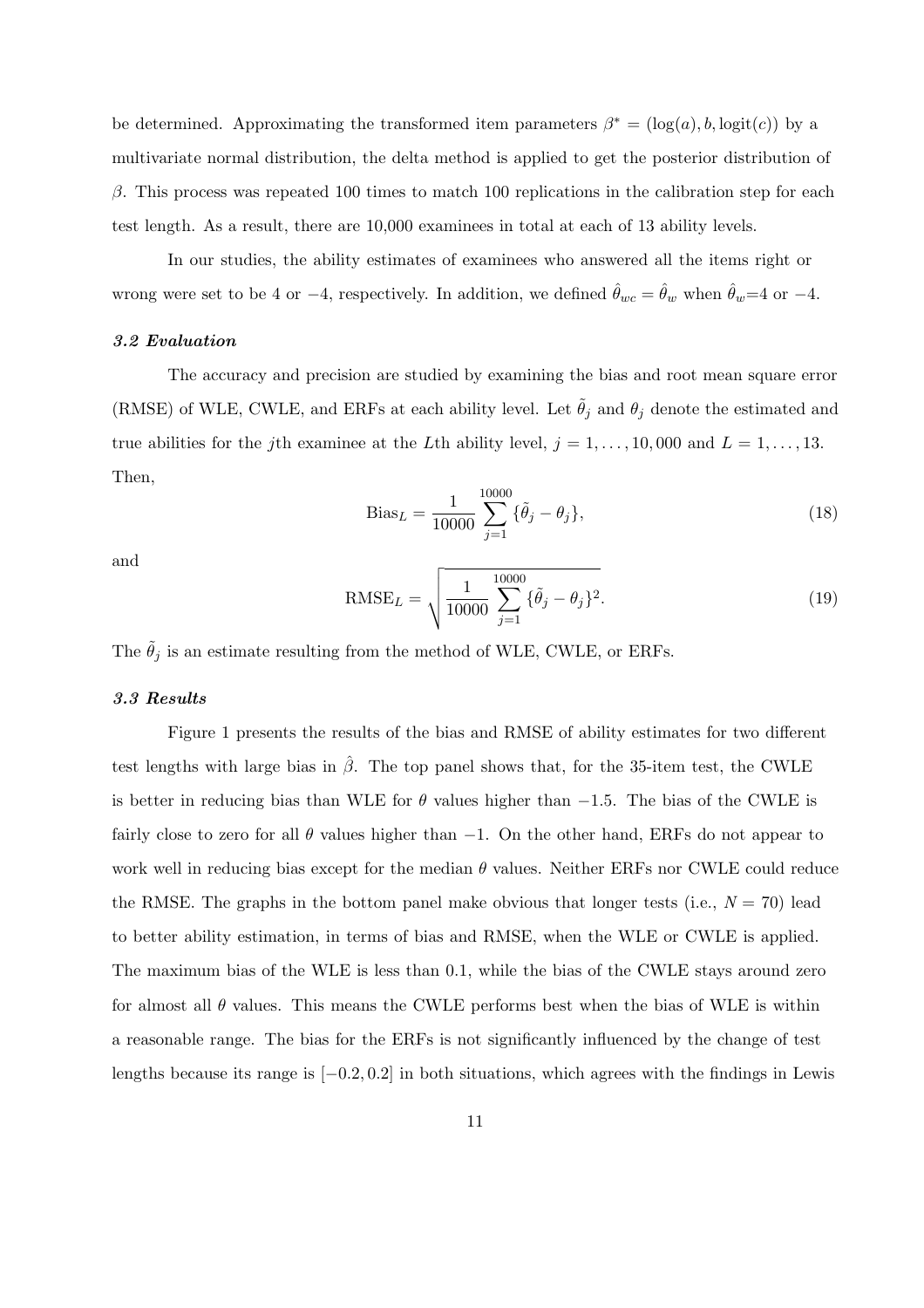

Figure 1. Bias and root mean square error of ability estimates for two test lengths; large bias in item parameter estimation.

(2001) that "the greater test lengths, at least in the  $\theta$  range studied, do not appear to reduce the relative effects of increasing uncertainty about the item parameters." However, the RMSE of the ERFs does decrease for longer tests.

Figure 2 illustrates the relationship between the magnitude of measurement error and the effectiveness of the two bias-correction methods. The left panel indicates that the bias of WLE approaches zero for  $\theta$  values higher than  $-2$ , when the amount of measurement error decreases towards zero. This observation verifies that the WLE performs well as long as the measurement error in  $\hat{\beta}$  is negligible. CWLE still performs well in reducing bias with median or greater amounts of measurement error, but the difference between CWLE and WLE decreases as the measurement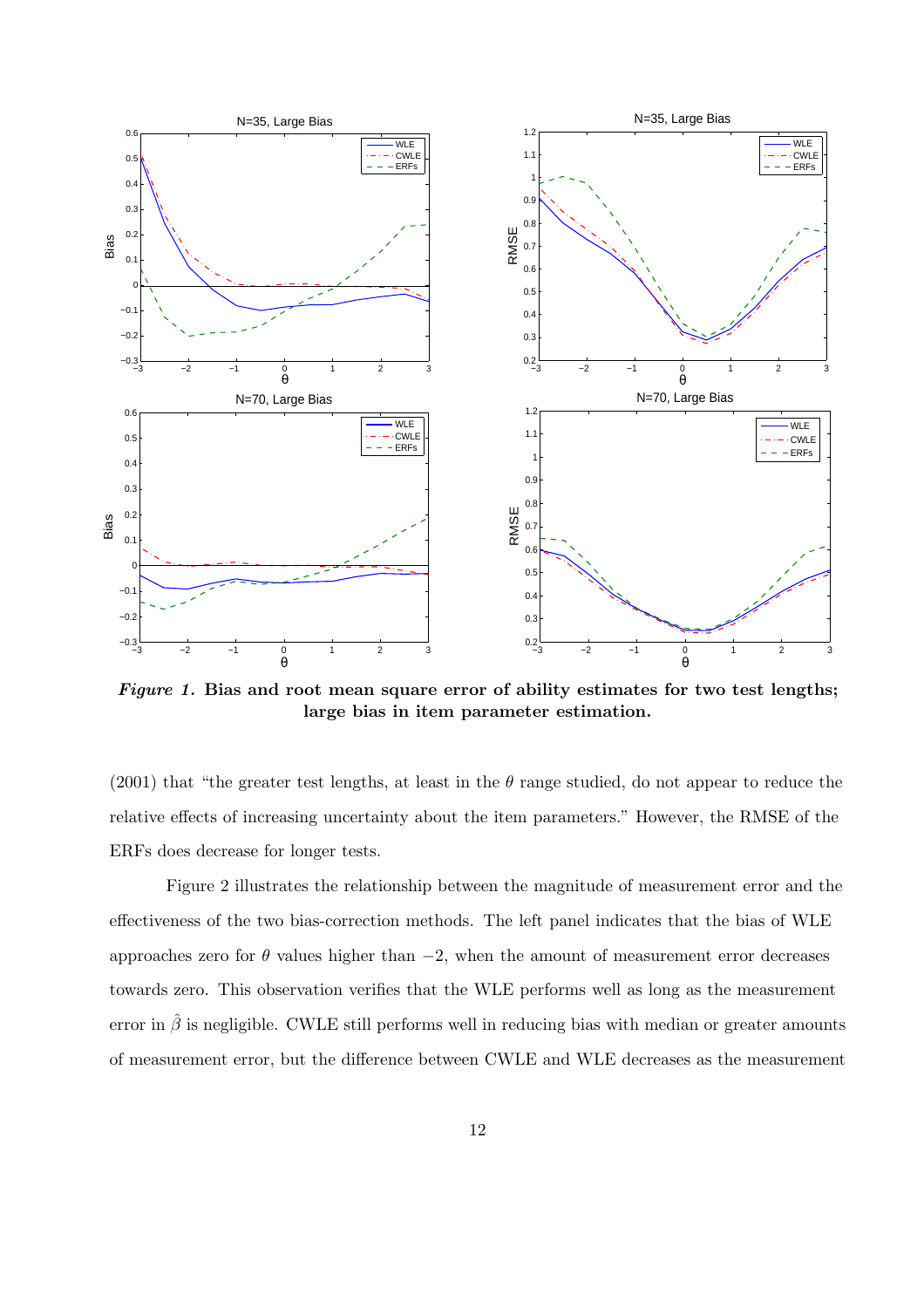error decreases. The two curves overlap when the bias of  $\hat{\beta}$  becomes negligible. As expected, the curves of ERFs are almost identical in all cases; the bias is within  $[-0.2, 0.2]$  for all  $\theta$  values. The possible noises are averaged out beforehand, even if the true  $\beta$  can be regarded as known. The right panel shows that the RMSE of the CWLE tends to the RMSE of the WLE when the amount of measurement error approaches zero. The RMSE of the ERFs stays the same for all cases.

It is worth noting that, in both figures, when the  $\theta$  value is lower than  $-2$ , CWLE does not appear to work well for all 35-item tests in the sense that it does not reduce the bias of WLE. One possible explanation is that under our experimental conditions  $\theta_w$  is not accurate enough for extreme low  $\theta$  values. The CWLE is a bias-reduction method based on the WLE and is applicable when the WLE can provide a good estimate. Adopting the bias-correction procedure in Equation 17 without paying attention to the results of the WLE could lead to a worse  $\theta$  estimate. On the other hand, the ERFs method does not rely on any other estimation procedure.

#### 4 Conclusions

Several conclusions can be drawn concerning the use of the two bias-correction procedures for  $\theta$  estimation in IRT models. First, both methods are easy to implement, and their underlying theories are intuitive (i.e., the CWLE corrects bias by removing it from the biased estimate, while the ERFs corrects it by averaging out the noise). Second, the CWLE can effectively reduce the bias in  $\theta$  estimation even when the bias in  $\hat{\beta}$  is large, provided that reasonable results of WLE are found to initiate the bias-correction procedure given by Equation 17. Finally, the ERFs can cause the bias in  $\theta$  estimation to fall within  $[-0.2, 0.2]$ , regardless of the test length and the magnitude of bias in item parameter estimation.

Although the last two conclusions are based on simulation studies, there is no reason to expect different results for tests with operational characteristics similar to the experimental conditions. As discussed in Section 3, measurement errors in item parameter estimation are generated in our studies, and there is no restriction on the correlation between any two estimated item parameters of the same item. Further empirical studies are needed to see how different degrees of association between estimated item parameters will affect the efficiency of these two methods in reducing the bias in ability estimation.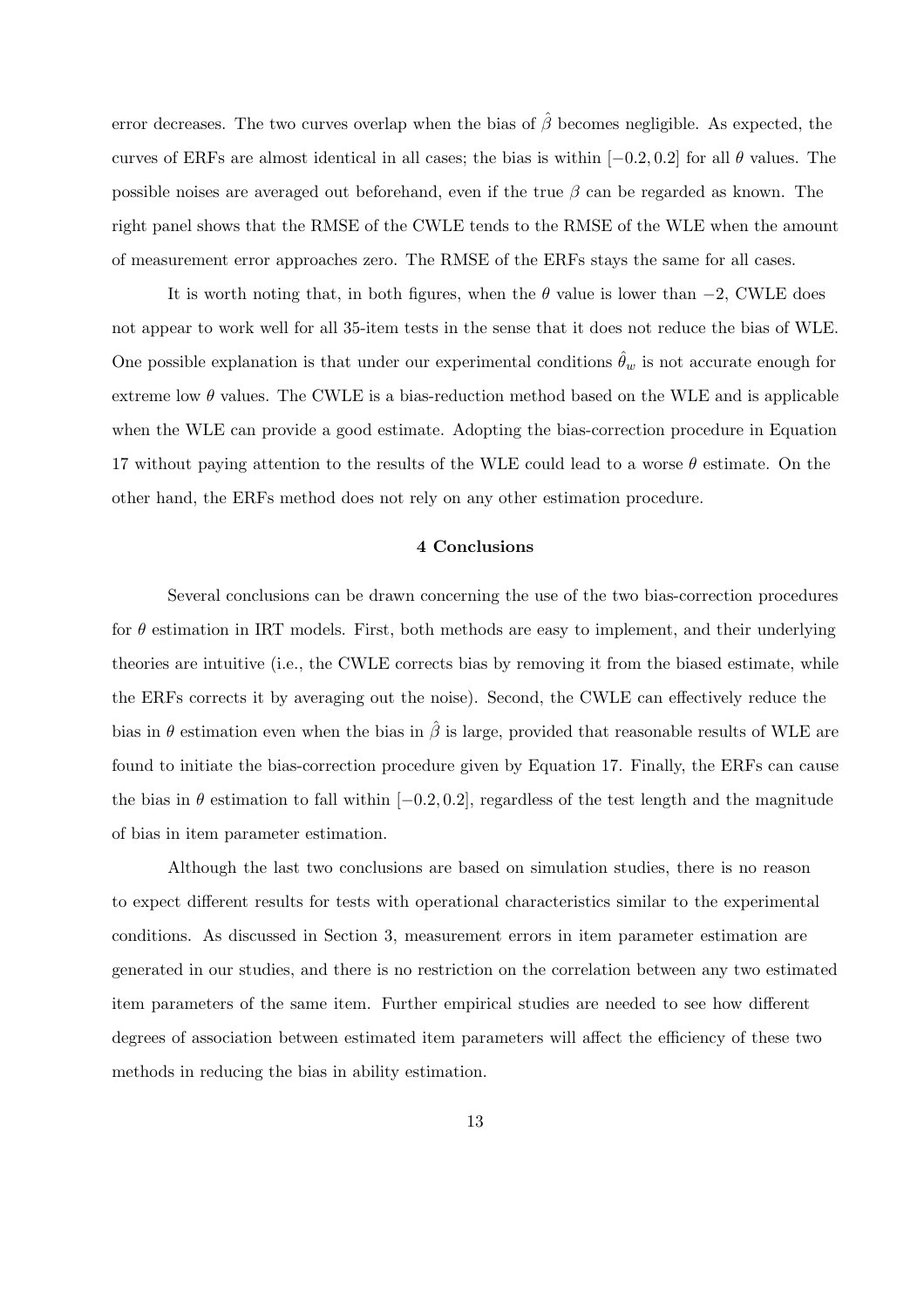

Figure 2. Bias and root mean square error of ability estimates for three levels of measurement error  $(N = 35)$ .